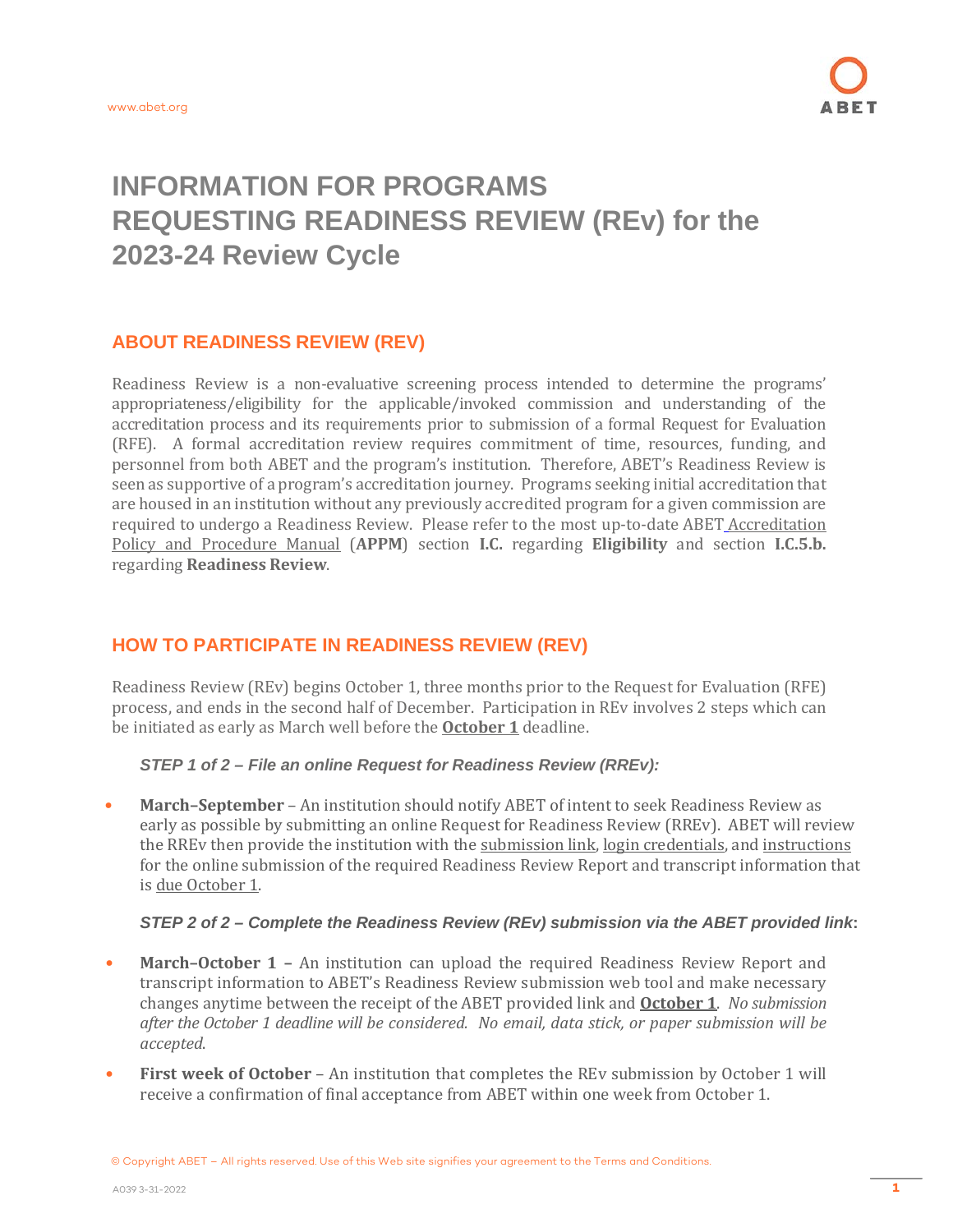

# **READINESS REVIEW (REV) TIMELINE**

- **October to December –** ABET conducts Readiness Reviews and prepares recommendations.
- **November** Invoices for Readiness Review fees with payment instructions are issued via [payments@abet.org](mailto:payments@abet.org) to institutions electronically. Payments should be made within 30 days of receipt.
- **Mid-Late December** Recommendation letters from the Readiness Review Committee are sent to institutions electronically. Recommendation letters may be withheld from institutions that do not complete the payment requirement until outstanding balances are resolved.
- **2nd Week of January**  Institutions notify ABET of their decision on whether to accept their Readiness Review recommendations.

Request for Evaluation (RFE) must be submitted by January 31. **Note that RFE is not readily available to programs that completed a Readiness Review; it will only be set up for institutions that notify ABET** [\(ReadinessReview@abet.org\)](mailto:ReadinessReview@abet.org) **of their intent to submit a formal RFE for the upcoming review cycle.** Once ABET receives the notification and completes the RFE setup, the institution should be prepared to complete an online Request for Evaluation (RFE) submission **by January 31**.

# **READINESS REVIEW (REV) FEES**

• US\$1,010 per program for a given commission. An invoice with the payment instruction will be issued vi[a payments@abet.org](mailto:payments@abet.org) in November after the REv submission is fully accepted.

# **GUIDELINE ON PREPARING A READINESS REVIEW REPORT**

#### • **Accreditation Policy and Procedure Manual (APPM)**:

Please use the most up to date APPM for your Readiness Review submission. However, be aware that an updated version of this document that may include changes must be used for the Self-Study Report you eventually submit the following July 1. The 2023-24 version will be posted by December 2022.

#### • **Criteria**:

Please use the most up-to-date applicable Criteria for your Readiness Review submission. However, be aware that an updated version of this document that may include changes must be used for the Self-Study Report you eventually submit the following July 1. The 2023-24 version will be posted by December 2022.

Please note that there may be proposed changes to some program criteria currently under a one-year review and comment period until June 15, 2022. If the proposed changes are adopted then approved later in 2022, they will become effective in the following 2023-24 review cycle. These proposed program criteria changes for 2023-24 can be found in the back of the currently published 2022-2023 version.

#### • **Readiness Report Template**:

Please use the applicable template for the 2023-24 Review Cycle posted on the ABET website at [https://www.abet.org/accreditation/get-accredited/accreditation-step-by](https://www.abet.org/accreditation/get-accredited/accreditation-step-by-step/readiness-review/)[step/readiness-review/](https://www.abet.org/accreditation/get-accredited/accreditation-step-by-step/readiness-review/) to prepare a Readiness Report.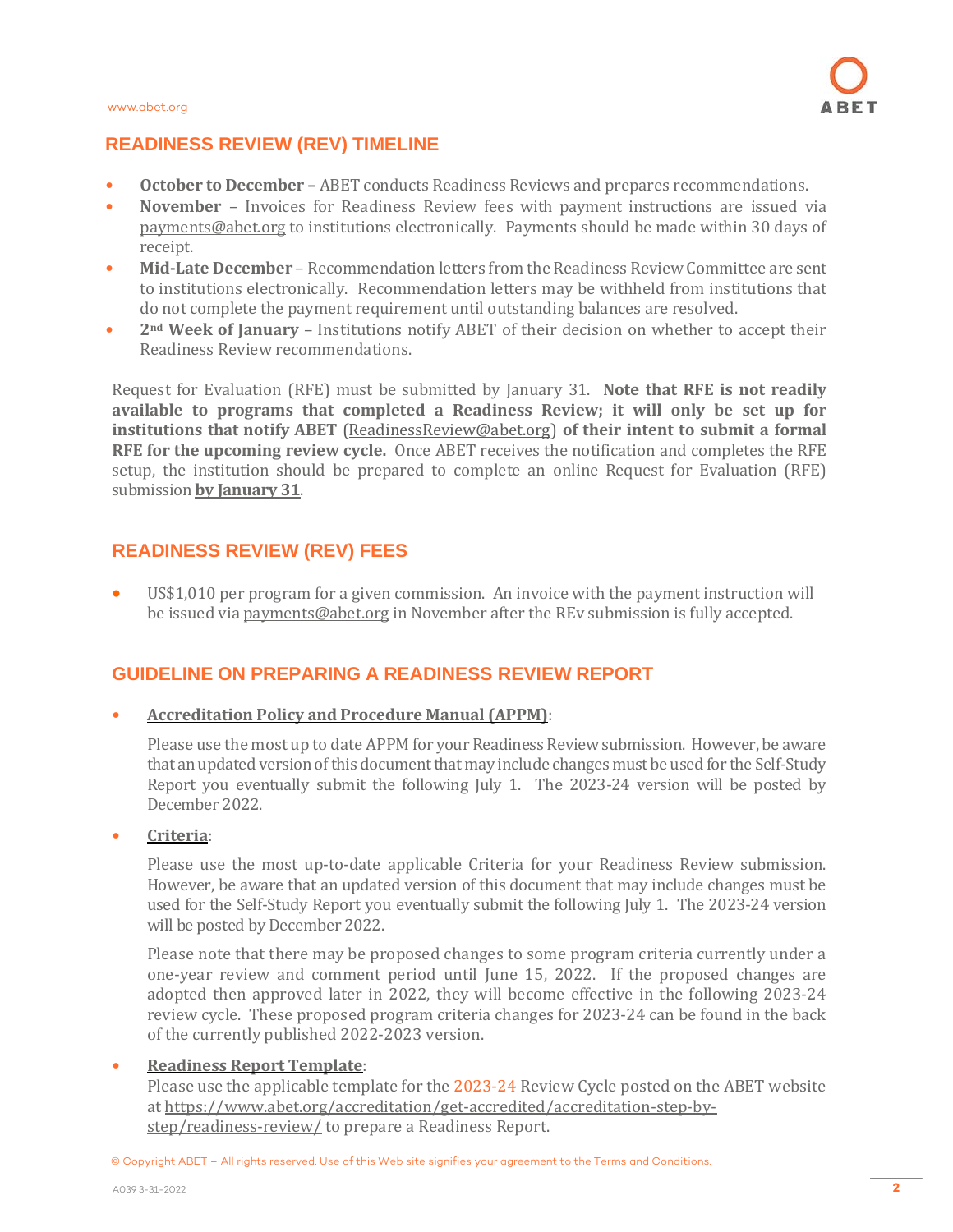#### [www.abet.org](http://www.abet.org/)

Highlighted below are topics emphasized during review of a submitted Readiness Review Report:

- Satisfying the eligibility requirements stipulated in APPM Section **I.C.** with particular attention to:
	- **Institutional eligibility: APPM I.C.1. through I.C.1.b.(1)**
	- Appropriateness for one or more of ABET's four commissions: APPM I.C.3. through I.C.3.d.(1)
	- Record of student work: APPM I.C.2. through I.C.2.c.
	- Program name: APPM I.C.2.b. & I.C.4.b. through I.C.4.c.(3)
	- First graduate prior to review: APPM I.C.5.a.
- Understanding requirements of Criterion 1 through Criterion 6, and program criteria (if applicable)
- Identifying potential non-compliance issues (refer to "Post Readiness Review" below for available options)
- Being on track to initiate a formal review before the program's institution invests a significant time, funds, and personnel time on accreditation

# **OUTCOMES – READINESS REVIEW (REV) RECOMMENDATIONS**

As referred to in APPM I.C.5.b., the Readiness Review Committee will arrive at one of the following three non-binding recommendations:

- Submit This recommendation is provided when the Self-Study shows that (1) the program understands requirements of Criterion 1 through Criterion 6 and program criteria, and (2) the reviewer has **not** found any potential non-compliance issues for the program. • Postpone This recommendation is provided when the Self-Study shows that (1) the
- program understands most of the criteria requirements but (2) there are one or more **potential** major non-compliance issues that the program may not be able to address sufficiently within the immediate upcoming review cycle.
- Not Submit This recommendation is provided when the Self-Study shows that (1) the program does not seem to understand most of the criteria requirements and (2) there are **apparent** major non-compliance issues that the program will most likely need more time to address beyond the immediate upcoming review cycle.

Readiness Review recommendations have no influence on any formal accreditation review and are kept confidential from the ABET Board, ABET Commissions, and any assigned ABET Review Teams. Anyone who is interested in knowing the Readiness Review result must acquire consent and information directly from the reviewed program's institution.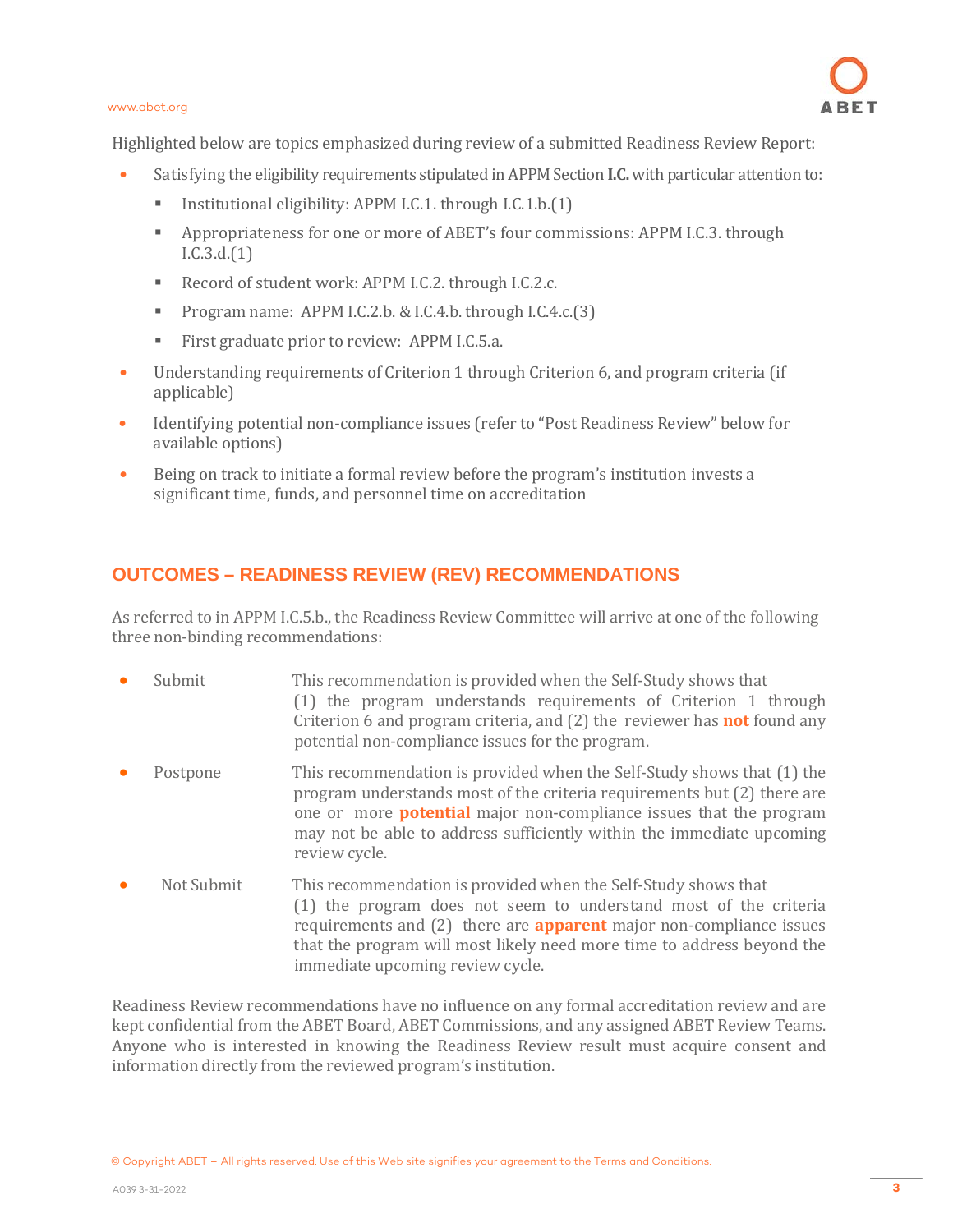### **POST READINESS REVIEW (REV) – OPTIONS FOR PROGRAMS/INSTITUTIONS**

Readiness Review is neither a comprehensive review nor a consultation; itis a cursory review solely based on information provided in a program's Readiness Review Report. Therefore, feedback/recommendation from the Readiness Review Committee is provided "as is"; no further input or discussion is available.

The Readiness Review Committee cannot predict a review team's findings and the final accreditation result that may be granted by the appropriate commission for a given program. It is up to the institution to take the Readiness Review recommendation into consideration and decide the best path forward for the program's accreditation review – either initiate the immediate formal accreditation process by completing the RFE requirements within the required timeframe or defer pursuit of ABET accreditation.

A Readiness Review result is good for one year. Typically, programs that have completed the Readiness Review requirement do not need to undergo another Readiness Review regardless of the Readiness Review outcome and can choose to submit a formal RFE for the immediate or following review cycle.

If for unexpected reasons, programs need to postpone the RFE submission beyond one review cycle (if beyond the 2023-24 Review Cycle), please check back with the Readiness Review Committee (preferably well before October 1, 2022) at [ReadinessReview@abet.org](mailto:ReadinessReview@abet.org) to see if another Readiness Review is necessary.

In some cases – when Readiness Review Reports are under-prepared – programs may be required to undergo another Readiness Review. In these cases, the Readiness Review Committee would indicate the requirement to resubmit for Readiness Review in the letter to the program's institution.

Programs that need assistance with preparing for accreditation or need further input regarding the Readiness Review recommendation received may consider the following resources:

- **Informative Events** ABET offers a variety of events throughout the year [\(https://www.abet.org/events-and-workshops/\)](https://www.abet.org/events-and-workshops/). We recommend attendance at Symposium and/or Program Assessment Workshops:
- **Symposium** This annual event (usually in April) provides comprehensive information on various aspects of ABET accreditation. Visit <https://www.abet.org/events/abet-symposium/> for details.
- **Program Assessment Workshop(s)** Workshops are held concurrently with the Symposium and throughout the year. Visit <https://www.abet.org/assessment/> for further information.
- **Additional Resources** Please visit [https://www.abet.org/accreditation/get](https://www.abet.org/accreditation/get-accredited/additional-resources/)[accredited/additional-resources/.](https://www.abet.org/accreditation/get-accredited/additional-resources/)